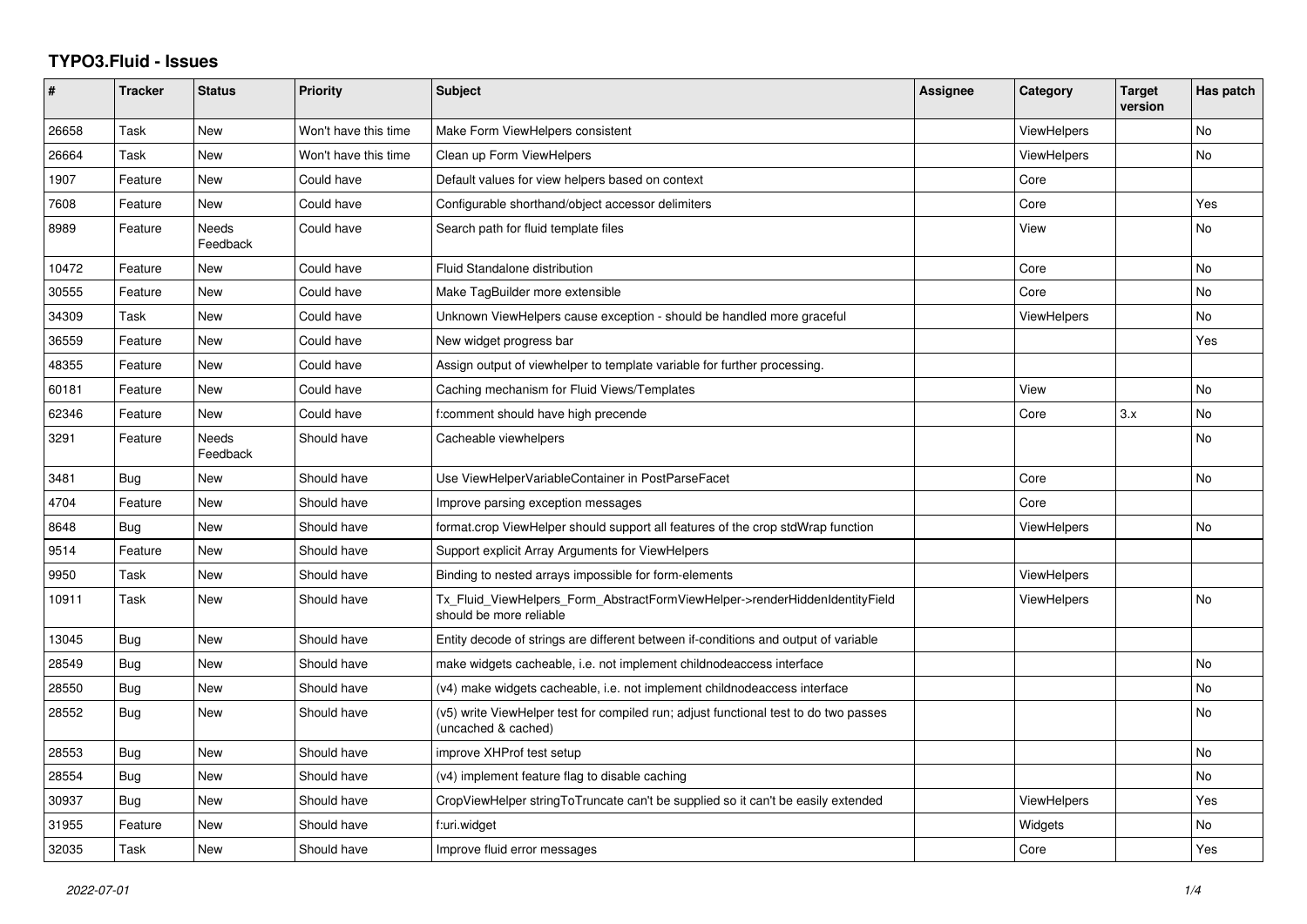| #     | <b>Tracker</b> | <b>Status</b>            | <b>Priority</b> | <b>Subject</b>                                                                            | <b>Assignee</b> | Category    | <b>Target</b><br>version | Has patch |
|-------|----------------|--------------------------|-----------------|-------------------------------------------------------------------------------------------|-----------------|-------------|--------------------------|-----------|
| 33215 | Feature        | New                      | Should have     | RFC: Dynamic values in ObjectAccess paths                                                 |                 |             |                          | <b>No</b> |
| 34682 | Bug            | <b>Under Review</b>      | Should have     | Radio Button missing checked on validation error                                          |                 | ViewHelpers |                          | No        |
| 36410 | Feature        | New                      | Should have     | Allow templates to send arguments back to layout                                          |                 | ViewHelpers |                          | No        |
| 36655 | Bug            | New                      | Should have     | <b>Pagination Links</b>                                                                   |                 | Widgets     |                          | No        |
| 37619 | Bug            | New                      | Should have     | Fatal Error when using variable in name attribute of Section ViewHelper                   |                 | ViewHelpers |                          | No        |
| 38130 | Feature        | New                      | Should have     | Checkboxes and multiple select fields should have an assignable default value             |                 |             |                          | No        |
| 39936 | Feature        | New                      | Should have     | registerTagAttribute should handle default values                                         |                 | ViewHelpers |                          | No        |
| 39990 | Bug            | New                      | Should have     | Same form twice in one template: hidden fields for empty values are only rendered<br>once |                 | Core        |                          | No        |
| 40081 | Feature        | New                      | Should have     | Allow assigned variables as keys in arrays                                                |                 |             |                          | No        |
| 42397 | Feature        | New                      | Should have     | Missing viewhelper for general links                                                      |                 |             |                          | <b>No</b> |
| 42743 | Task           | New                      | Should have     | Remove inline style for hidden form fields                                                |                 |             |                          | No        |
| 43071 | Task           | New                      | Should have     | Remove TOKENS for adding fallback teplates in B                                           |                 |             |                          | No        |
| 43072 | Task           | New                      | Should have     | Remove TOKENS for adding templates fallback in Backporter                                 |                 | View        |                          | No        |
| 44234 | Bug            | <b>Under Review</b>      | Should have     | selectViewHelper's sorting does not respect locale collation                              |                 | ViewHelpers | 2.1                      | No        |
| 45153 | Feature        | New                      | Should have     | f:be.menus.actionMenuItem - Detection of the current select option is insufficient        |                 |             |                          | No        |
| 45345 | Feature        | <b>Needs</b><br>Feedback | Should have     | Easy to use comments for fluid that won't show in output                                  |                 |             |                          |           |
| 45394 | Task           | New                      | Should have     | Forwardport Unit test for standalone view                                                 |                 | View        |                          | <b>No</b> |
| 46091 | Task           | Needs<br>Feedback        | Should have     | Show source file name and position on exceptions during parsing                           |                 |             |                          | No        |
| 46257 | Feature        | <b>Under Review</b>      | Should have     | Add escape sequence support for Fluid                                                     |                 | Core        |                          | No        |
| 46289 | Bug            | Needs<br>Feedback        | Should have     | Enable Escaping Interceptor in XML request format                                         |                 | View        | 2.0.1                    | No        |
| 46545 | Feature        | <b>New</b>               | Should have     | Better support for arrays in options of SelectViewHelper                                  |                 |             |                          | <b>No</b> |
| 47006 | Bug            | <b>Under Review</b>      | Should have     | widget identifier are not unique                                                          |                 |             |                          | No        |
| 47669 | Task           | New                      | Should have     | FormViewHelper does not define the default request method                                 |                 |             |                          | <b>No</b> |
| 49600 | <b>Bug</b>     | New                      | Should have     | f:form tag shown as a HTML on frontend                                                    |                 | ViewHelpers |                          | No        |
| 49756 | Feature        | <b>Under Review</b>      | Should have     | Select values by array key in checkbox viewhelper                                         |                 |             |                          | No        |
| 50888 | <b>Bug</b>     | <b>Under Review</b>      | Should have     | WSOD by changing name of section and if Fluid caches are generated                        |                 |             |                          | No        |
| 51277 | Feature        | New                      | Should have     | ViewHelper context should be aware of actual file occurrence                              |                 |             |                          | No        |
| 52419 | Bug            | New                      | Should have     | Wrong PHPDocs notation for default value inline f:translate viewhelper                    |                 |             | $\vert$ 2.0              | No        |
| 52536 | Bug            | <b>Under Review</b>      | Should have     | Errorclass not set if no property-attribute set                                           |                 |             |                          |           |
| 52591 | Bug            | New                      | Should have     | The Pagination Widget broken for joined objects                                           |                 |             |                          | No        |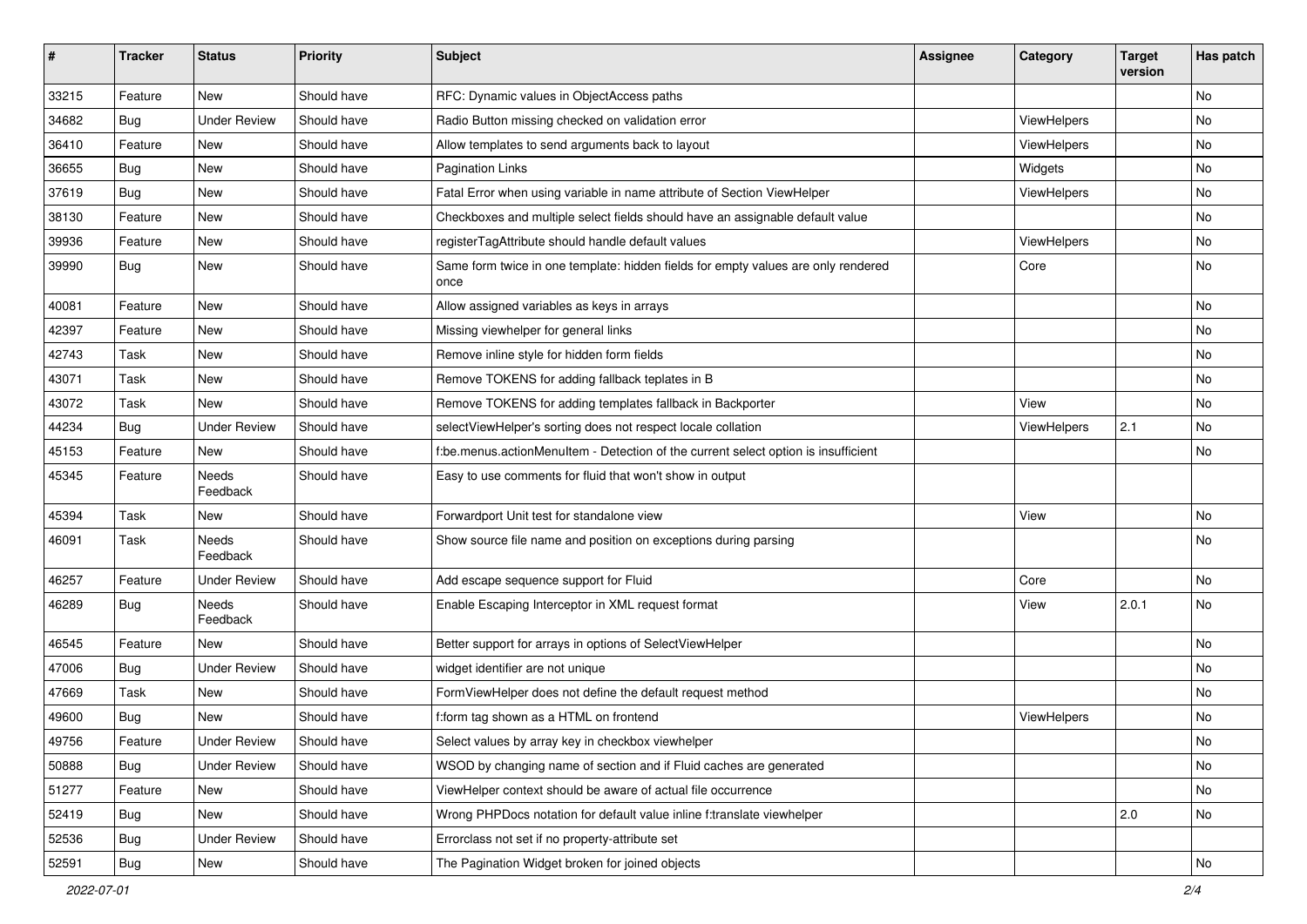| #     | <b>Tracker</b> | <b>Status</b>       | <b>Priority</b> | <b>Subject</b>                                                                                       | <b>Assignee</b>             | Category    | <b>Target</b><br>version | Has patch |
|-------|----------------|---------------------|-----------------|------------------------------------------------------------------------------------------------------|-----------------------------|-------------|--------------------------|-----------|
| 54284 | Bug            | New                 | Should have     | Default Option for Switch/Case VH                                                                    |                             | ViewHelpers |                          | <b>No</b> |
| 56237 | Task           | New                 | Should have     | in-line (Condition) View Helpers should not evaluate on parsing                                      |                             |             |                          | No        |
| 58921 | Bug            | New                 | Should have     | f:form.* VHs crash if NOT inside f:form but followed by f:form                                       |                             |             |                          | No        |
| 58983 | Bug            | New                 | Should have     | format.date does not respect linebreaks and throws exception                                         |                             |             |                          | No        |
| 60003 | Feature        | New                 | Should have     | Add required-Attribute to f:form.password                                                            |                             | ViewHelpers |                          | No        |
| 60271 | Feature        | New                 | Should have     | Paginate viewhelper, should also support arrays                                                      |                             |             |                          | No        |
| 65424 | Bug            | <b>Under Review</b> | Should have     | SelectViewHelper must respect option(Value Label)Field for arrays                                    |                             | ViewHelpers |                          | No        |
| 5636  | Task           | Under Review        | Must have       | Form RadioViewHelper and CheckBoxViewHelper miss check for existing object<br>before it is accessed. |                             |             |                          | No        |
| 27607 | Bug            | New                 | Must have       | Make Fluid comparisons work when first element is STRING, second is NULL.                            |                             | Core        |                          | No        |
| 38369 | Bug            | New                 | Must have       | Resource ViewHelpers should not fall back to request package                                         |                             | View        |                          | No        |
| 40064 | Bug            | New                 | Must have       | Multiselect is not getting persisted                                                                 |                             | ViewHelpers |                          | No        |
| 45384 | Bug            | New                 | Must have       | Persisted entity object in widget-configuration cannot be deserialized (after reload)                |                             | Widgets     | 2.0.1                    | No        |
| 49038 | Bug            | New                 | Must have       | form.select does not select the first item if prependOptionValue is used                             |                             |             |                          | No        |
| 51100 | Feature        | New                 | Must have       | Links with absolute URI should have the option of URI Scheme                                         |                             | ViewHelpers |                          | No        |
| 57885 | Bug            | New                 | Must have       | Inputs are cleared from a second form if the first form produced a vallidation error                 |                             |             |                          | No        |
| 60856 | Bug            | <b>New</b>          | Must have       | Target attribute not supported by the form viewhelper                                                |                             | ViewHelpers |                          | Yes       |
| 54195 | Task           | New                 | Should have     | Rename and move FormViewHelper's errorClass value, currently 'f3-form-error'                         | Adrian Föder                | ViewHelpers |                          | No        |
| 51239 | Bug            | <b>Under Review</b> | Must have       | AbstractViewHelper use incorrect method signature for "\$this->systemLogger->log()"                  | Adrian Föder                | Core        |                          | Yes       |
| 53806 | Bug            | Under Review        | Should have     | Paginate widget maximumNumberOfLinks rendering wrong number of links                                 | Bastian<br>Waidelich        | Widgets     |                          | No        |
| 58862 | Bug            | Needs<br>Feedback   | Should have     | FormViewHelper doesn't accept NULL as value for \$arguments                                          | <b>Bastian</b><br>Waidelich | ViewHelpers |                          | Yes       |
| 59057 | Bug            | Under Review        | Must have       | Hidden empty value fields shoud be disabled when related field is disabled                           | Bastian<br>Waidelich        | ViewHelpers |                          | <b>No</b> |
| 3725  | Feature        | <b>New</b>          | Could have      | CSS Engine                                                                                           | Christian Müller            | ViewHelpers |                          | No        |
| 55008 | Bug            | <b>Under Review</b> | Should have     | Interceptors should be used in Partials                                                              | Christian Müller            |             |                          | No        |
| 33628 | Bug            | Needs<br>Feedback   | Must have       | Multicheckboxes (multiselect) for Collections don't work                                             | Christian Müller            | ViewHelpers |                          | No        |
| 37095 | Feature        | New                 | Should have     | It should be possible to set a different template on a Fluid TemplateView inside an<br>action        | Christopher<br>Hlubek       |             |                          | No        |
| 8491  | Task           | Needs<br>Feedback   | Should have     | link.action and uri.action differ in absolute argument                                               | Karsten<br>Dambekalns       | ViewHelpers |                          | No        |
| 43346 | Feature        | <b>Under Review</b> | Should have     | Allow property mapping configuration via template                                                    | Karsten<br>Dambekalns       | ViewHelpers | 2.1                      | No        |